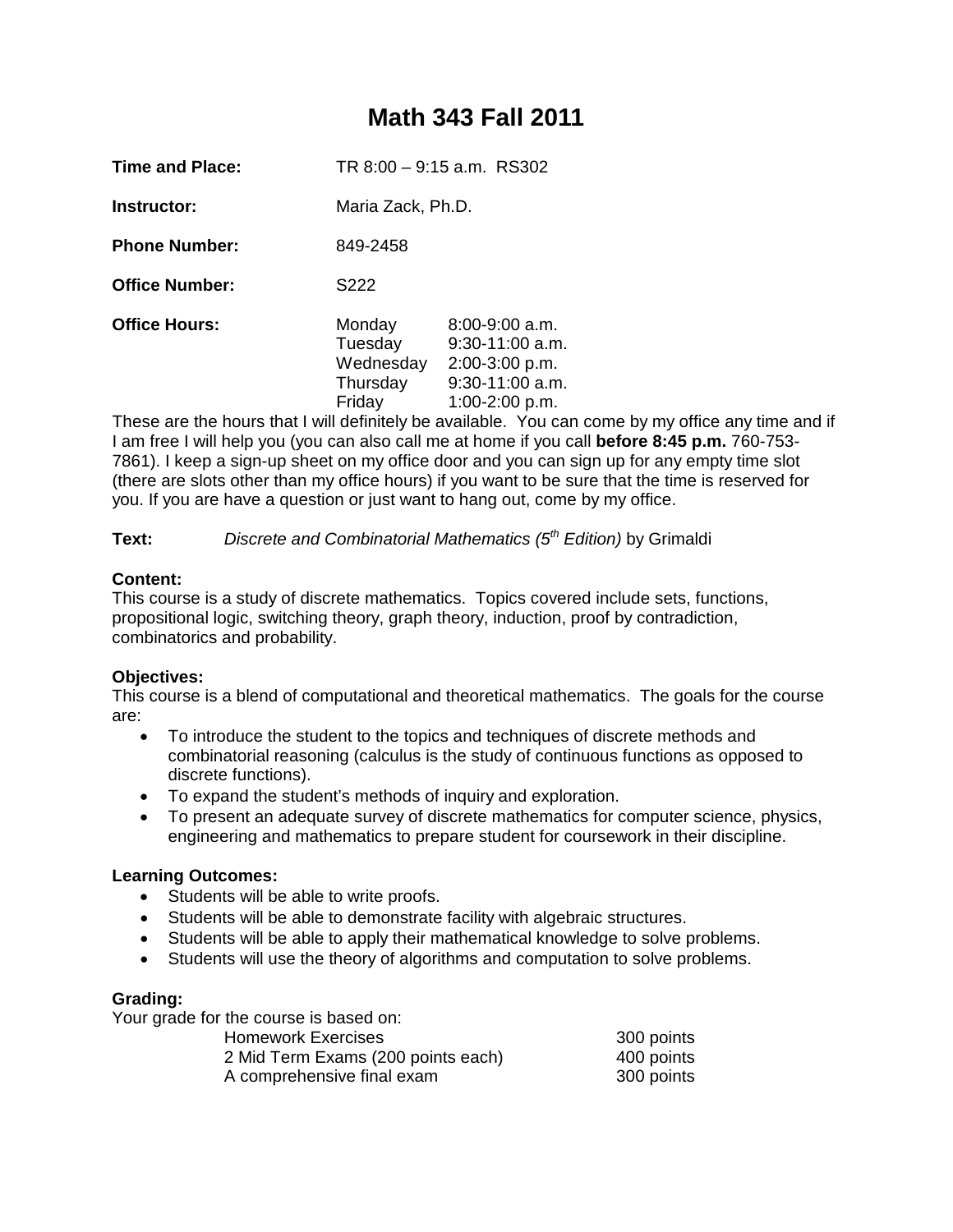The grading scale for the course is:

|           | в        |          | D        |
|-----------|----------|----------|----------|
|           | (87, 90) | (77,80)  | (67, 70) |
| [92, 100] | [82, 87] | [72, 77] | [62, 67] |
| [90.92]   | [80, 82] | [70,72)  | [60, 62] |

#### **Homework:**

Homework will be assigned each day at the end of class. All homework assigned in a week will be **due in class** the next Thursday. No late homework will be accepted except by prior arrangement or with a documented emergency. Homework assignments are posted on the bulletin board by my office door. The object of the homework is to learn how to do the problems so I expect to see calculations on your homework using the terminology and methods of the class and not just the answer. A random selection (the same for all people) of the problems will be graded on any homework assignment.

#### **Exams:**

There are two in-class exams. If you do not take an exam you will receive a zero for it. Late exams may be taken only by prior arrangement or with a documented emergency. I must participate in the decision for you to miss an exam, this means that you need to phone me before missing an exam.

#### **Final:**

The final is cumulative and is given on **THURSDAY DECEMBER 15 8:00-10:00 a.m.** The final exam date and time is set by the university at the beginning of the semester and may not be changed by the instructor. Only in the case that a student is required to take three exams during the same day of finals week is an instructor authorized to change the exam date and time for that particular student.

#### **Attendance:**

Attendance is expected at each class session. In the event of an absence you are responsible for the material covered in class and the assignments given that day.

Regular and punctual attendance at all classes in which a student is registered is considered essential to optimum academic achievement. Therefore, regular attendance and participation in each course are minimal requirements to be met. There are no allowed or excused absences except when absences are necessitated by certain university-sponsored activities and are approved in writing by the Provost. Whenever the number of accumulated absences in a class, for any cause, exceeds ten percent of the total number of class meetings, the faculty member has the option of filing a written report to the Vice Provost for Academic Administration which may result in de-enrollment, pending any resolution of the excessive absences between the faculty member and the student…If the date of de-enrollment is past the last date to withdraw from a class, the student will be assigned a grade of W or WF (no grade). There are no refunds for courses where a de-enrollment was processed." (see catalog for full text)

#### **Class Enrollment:**

It is the student's responsibility to maintain his/her class schedule. Should the need arise to drop this course (personal emergencies, poor performance, etc.), the student has the responsibility to follow through (provided the drop date meets the stated calendar deadline established by the university), not the instructor. Simply ceasing to attend this course or failing to follow through to arrange for a change of registration (drop/add) may easily result in a grade of F on the official transcript.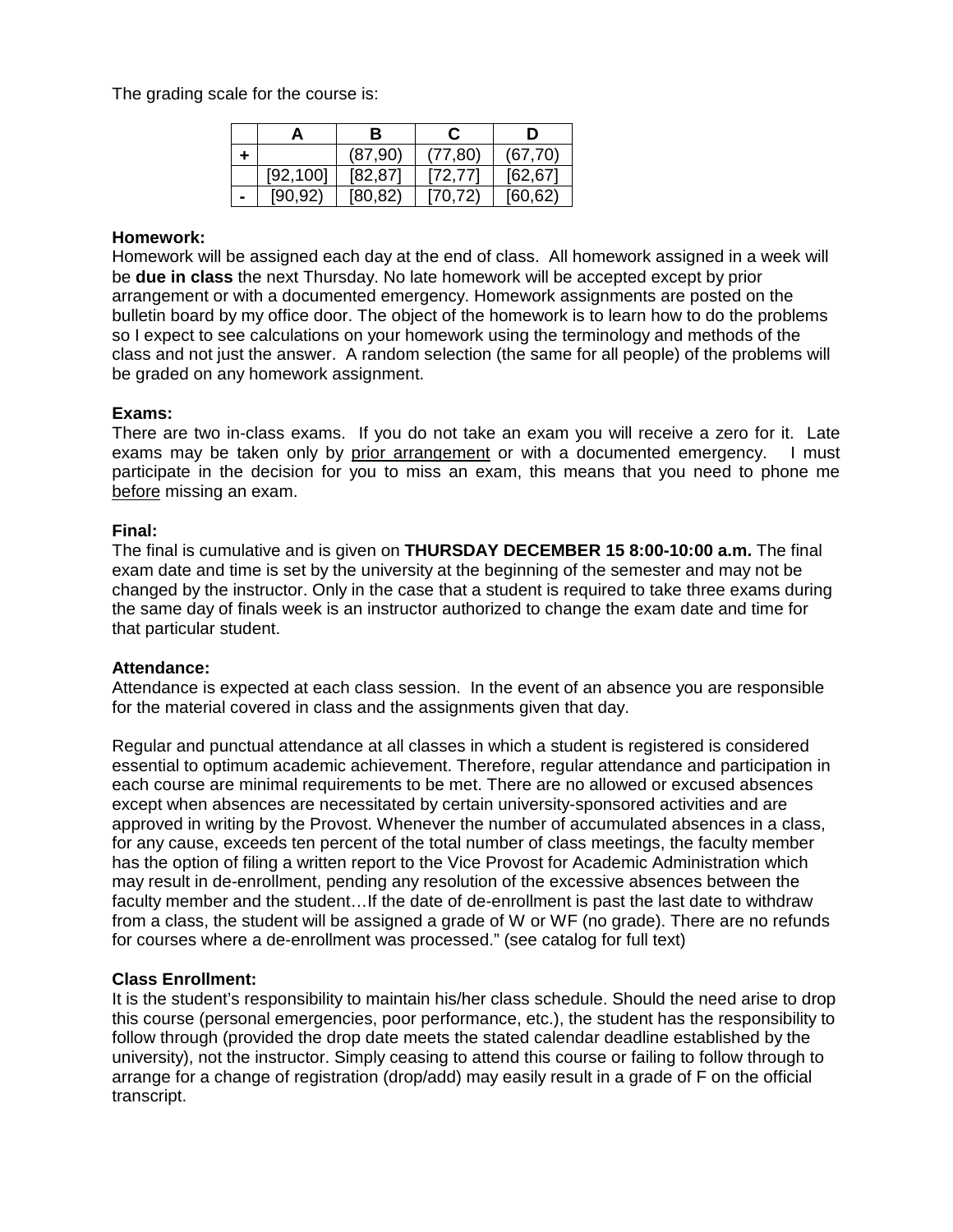## **Academic Accommodations:**

While all students are expected to meet the minimum academic standards for completion of this course as established by the instructor, students with disabilities may require academic accommodations. At Point Loma Nazarene University, students requesting academic accommodations must file documentation with the Disability Resource Center (DRC), located in the Bond Academic Center. Once the student files documentation, the Disability Resource Center will contact the student's instructors and provide written recommendations for reasonable and appropriate accommodations to meet the individual needs of the student. This policy assists the university in its commitment to full compliance with Section 504 of the Rehabilitation Act of 1973, the Americans with Disabilities (ADA) Act of 1990, and ADA Amendments Act of 2008, all of which prohibit discrimination against students with disabilities and guarantees all qualified students equal access to and benefits of PLNU programs and activities.

Students with learning disabilities who may need accommodations should discuss options with the instructor during the first two weeks of class.

## **Academic Honesty:**

The Point Loma Nazarene University community holds the highest standards of honesty and integrity in all aspects of university life. Academic honesty and integrity are strong values among faculty and students alike. Any violation of the university's commitment is a serious affront to the very nature of Point Loma's mission and purpose.

Academic dishonesty is the act of presenting information, ideas, and/or concepts as one's own when in reality they are the results of another person's creativity and effort. Such acts include plagiarism, copying of class assignments, and copying or other fraudulent behavior on examinations. For more details on PLNU's policy go to:

[http://www.pointloma.edu/experience/academics/catalogs/undergraduate-catalog/point-loma](http://www.pointloma.edu/experience/academics/catalogs/undergraduate-catalog/point-loma-education/academic-policies)[education/academic-policies](http://www.pointloma.edu/experience/academics/catalogs/undergraduate-catalog/point-loma-education/academic-policies)

A student who is caught cheating on any item of work will receive a zero on that item and may receive an "F" for the semester. See the PLNU Catalog for a further explanation of the PLNU procedures for academic dishonesty.

## **E-mail:**

I expect that you regularly use e-mail. I will periodically send you information and updates via email. In the first two weeks of class you must activate your PLNU e-mail account if you are not currently using it.

## **Some Tips About This Class:**

- You will have reading every night. Don't get behind! Reading mathematics is a fairly slow process and will require you to read things more than once.
- Read with a pencil in hand. Be sure to fill in details and check the author's computations. I will probably help your studying if you write these calculations in the margins.
- Work lots of problems. Part of becoming good at mathematics is practice.
- Work in groups. You learn a lot if you have to explain your solution to someone else (we will be doing this in class).
- Stay current with your assignments (cramming won't help)
- If you have a question *ASK*.